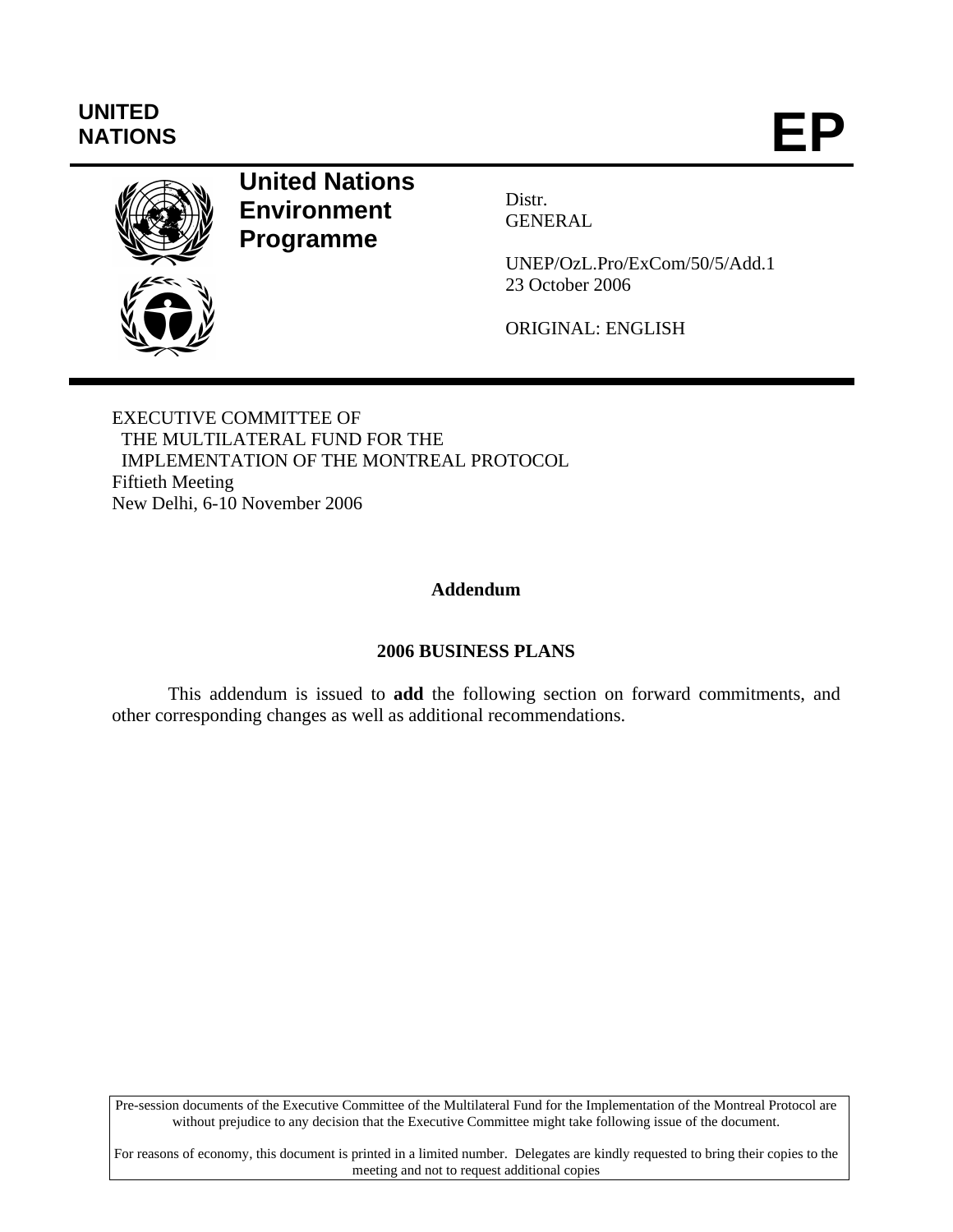• **Replace** Table 2 **with** the following:

#### Table 2

### **APPROVALS, SUBMISSIONS AND THE BALANCE NEEDED TO BE APPROVED TO FULLY UTILIZE THE 2006 BUSINESS PLAN BUDGET (US\$)**

| <b>Budget Items</b>                       | <b>Total 2006</b><br><b>Business</b><br>Plan* | <b>Approvals</b><br>at the 48 <sup>th</sup><br><b>Meeting</b> | <b>Approvals</b><br>at the 49 <sup>th</sup><br><b>Meeting</b> | <b>Submissions</b><br>to the 50 <sup>th</sup><br><b>Meeting</b> | <b>Balance</b><br><b>Needed to</b><br><b>Fully</b> | <b>Submissions</b><br>to the 50 <sup>th</sup><br>$Meeting-$ | <b>Balance Needed</b><br>to Fully Utilize<br>the 2006 Budget | 2007<br><b>Activities</b><br><b>Submitted</b> | 2007<br><b>Activities</b><br>Submitted to |
|-------------------------------------------|-----------------------------------------------|---------------------------------------------------------------|---------------------------------------------------------------|-----------------------------------------------------------------|----------------------------------------------------|-------------------------------------------------------------|--------------------------------------------------------------|-----------------------------------------------|-------------------------------------------|
|                                           |                                               |                                                               |                                                               |                                                                 | <b>Utilize the</b>                                 | <b>Possible</b>                                             | (Excluding)                                                  | to the 50 <sup>th</sup>                       | the 50 <sup>th</sup>                      |
|                                           |                                               |                                                               |                                                               |                                                                 | 2006                                               | Withdrawals*                                                | <b>Possible</b>                                              | <b>Meeting</b>                                | <b>Meeting To</b>                         |
|                                           |                                               |                                                               |                                                               |                                                                 | <b>Budget</b>                                      |                                                             | <b>Withdrawals</b> )                                         |                                               | <b>Be Released</b><br>in 2007             |
| <b>Bilateral Agencies</b>                 | 8,129,541                                     | 3,875,308                                                     | 1,046,460                                                     | 1,905,110                                                       | 1,302,663                                          |                                                             | 1,302,663                                                    |                                               |                                           |
| <b>UNDP</b>                               | 21,855,663                                    | 4,494,744                                                     | 2,062,543                                                     | 12,396,645                                                      | 2,901,731                                          | 1,361,958                                                   | 4,263,689                                                    |                                               |                                           |
| <b>UNEP</b>                               | 19,787,777                                    | 1,201,710                                                     | 1,005,241                                                     | 12,324,556                                                      | 5,256,270                                          |                                                             | 5,256,270                                                    | 60,000                                        |                                           |
| <b>UNIDO</b>                              | 22,125,016                                    | 2,312,345                                                     | 3,798,919                                                     | 13,328,487                                                      | 2,685,265                                          | 2,713,807                                                   | 5,399,072                                                    | 10,761,962                                    |                                           |
| World Bank                                | 82,031,744                                    | 53,063,869                                                    | 13,093,149                                                    | 23,497,070                                                      | $-7,622,344$                                       | 3,812,852                                                   | $-3,809,492$                                                 | 41,925,000                                    | 41,925,000                                |
| Global Chiller Programme                  | 2,435,800                                     | 2,444,888                                                     |                                                               |                                                                 | $-9,088$                                           |                                                             | $-9,088$                                                     |                                               |                                           |
| Secretariat/ExCom                         | 4,546,095                                     |                                                               |                                                               | 5,055,183                                                       | $-509,088$                                         |                                                             | $-509,088$                                                   |                                               |                                           |
| Core Unit                                 | 5,047,000                                     |                                                               |                                                               | 5,082,000                                                       | $-35,000$                                          |                                                             | $-35,000$                                                    |                                               |                                           |
| Treasurer                                 | 500,000                                       |                                                               |                                                               | 500,000                                                         |                                                    |                                                             | 0                                                            |                                               |                                           |
| <b>Total</b>                              | 166,458,636                                   | 67,392,864                                                    | 21,006,312                                                    | 74,089,051                                                      | 3,970,409                                          | 7,888,617                                                   | 11,859,026                                                   | 52,746,962                                    | 41,925,000                                |
| Approvals at the $48th$ Meeting           | 67,392,864                                    |                                                               |                                                               |                                                                 |                                                    |                                                             |                                                              |                                               |                                           |
| Approvals at the 49 <sup>th</sup> Meeting | 21,006,312                                    |                                                               |                                                               |                                                                 |                                                    |                                                             |                                                              |                                               |                                           |
| All Submissions to the $50th$             | 74,089,051                                    |                                                               |                                                               |                                                                 |                                                    |                                                             |                                                              |                                               |                                           |
| Meeting (excluding funding)               |                                               |                                                               |                                                               |                                                                 |                                                    |                                                             |                                                              |                                               |                                           |
| from 2007 business plans)                 |                                               |                                                               |                                                               |                                                                 |                                                    |                                                             |                                                              |                                               |                                           |
| <b>Amount Remaining from</b>              | 3,970,409                                     |                                                               |                                                               |                                                                 |                                                    |                                                             |                                                              |                                               |                                           |
| the US \$164.6 million of                 |                                               |                                                               |                                                               |                                                                 |                                                    |                                                             |                                                              |                                               |                                           |
| 2006 Budget                               |                                               |                                                               |                                                               |                                                                 |                                                    |                                                             |                                                              |                                               |                                           |

\* This does not include the recent withdrawal of the final tranche of the CFC phase-out project in Libya submitted by UNIDO which amounts to US \$298,793.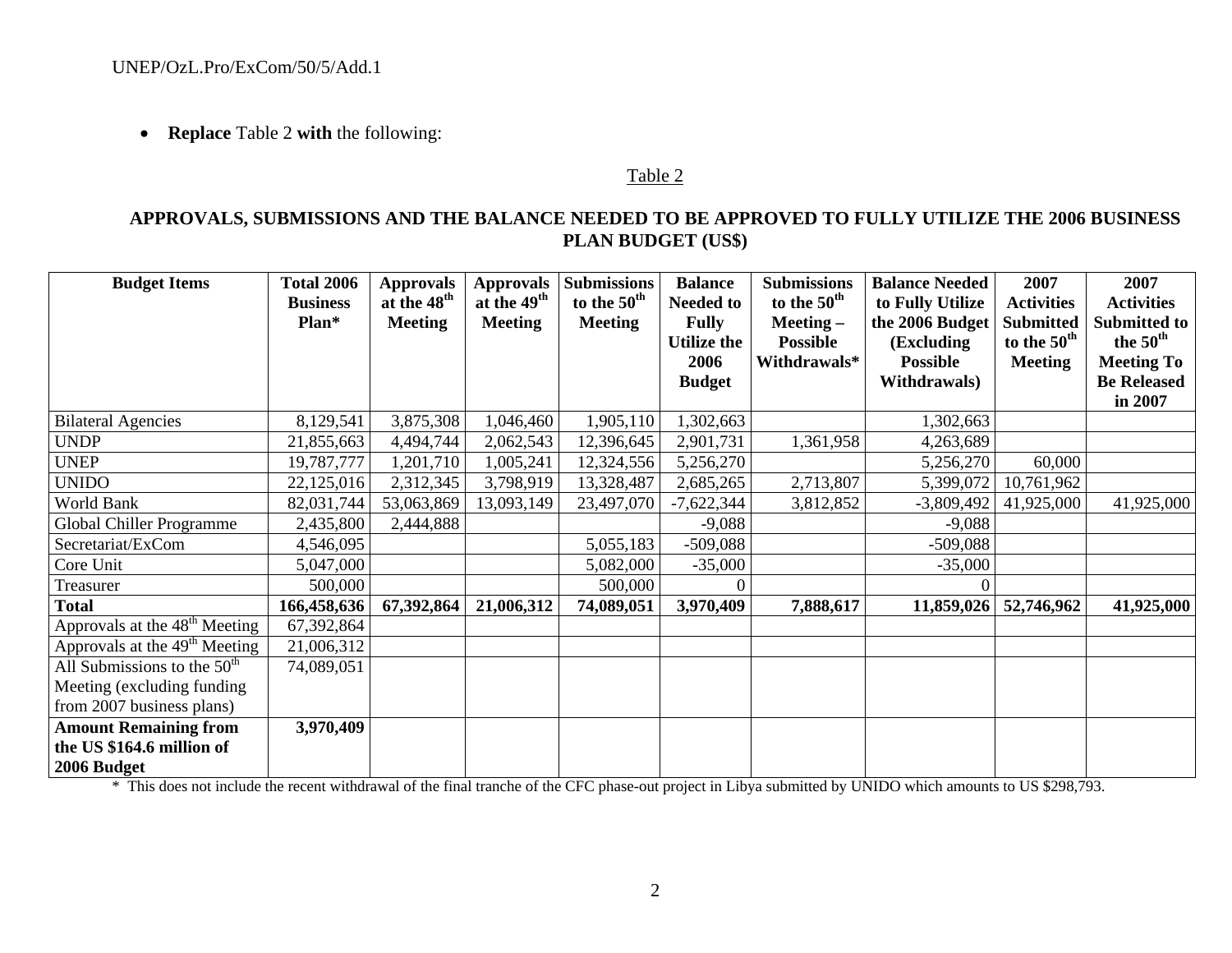• After Table 2 **add** paragraph 7 (bis) to read as follows:

 $7$  (bis). At its  $48<sup>th</sup>$  Meeting, the Executive Committee adopted a resource allocation of US \$164.47 million in 2006, US \$165.57 in 2007, and US \$139.96 million in 2008 (decision 48/3 (b)). Table 2 indicates that US \$3,970,409 remains in the budget for 2006 based on the level of submissions. Historically, any funds remaining in the business plan of the first year of the 3 year budget allocation are transferred to the second year allocation. Also, since projects and activities have been submitted from the  $2007$  allocation to the  $50<sup>th</sup>$  Meeting, the allocation for 2007 might be adjusted both by any resources remaining from the 2006 business plan and any approvals from the 2007 allocation that might be approved in 2006.

#### Forward Commitments

Add paras. 12 (bis) and 12 (ter) and Table 5 as follows:

12 (bis). Forward commitments *inter alia* consist of funding for multi-year agreements and "other standard activities" such as institutional strengthening, budget of the Fund Secretariat and Executive Committee meeting costs, UNEP's Compliance Assistance Programme (CAP), and the core unit costs for UNDP, UNIDO and the World Bank. Funding for "other standard activities" is based on projections in the 2006-2010 ODS phase-out plan of the Multilateral Fund.

12 (ter). Table 5 presents the total amount of forward commitments assuming that the requests submitted to the  $50<sup>th</sup>$  Meeting are approved at the level requested. If the multi-year agreements are approved at the values they were submitted to the  $50<sup>th</sup>$  Meeting, an additional US  $\overline{\$7}$  million would be needed to cover forward commitments. The total amount of commitments for the period 2009 to 2014 is US \$93 million.

| <b>Description</b>          | 2006        | 2007        | 2008       | 2009       | 2010       | 2011      | 2012    | 2013    | 2014      | <b>Total</b> |
|-----------------------------|-------------|-------------|------------|------------|------------|-----------|---------|---------|-----------|--------------|
| Annual Tranches of          | 109,078,927 | 76,401,842  | 53,147,609 | 27,827,445 | 728,121    | 2,687,500 | 537,500 | 537,500 | 2,249,698 | 273,196,142  |
| Approved Multi-year         |             |             |            |            |            |           |         |         |           |              |
| agreements after            |             |             |            |            |            |           |         |         |           |              |
| 2005 approvals              |             |             |            |            |            |           |         |         |           |              |
| <b>Annual Tranches</b>      | 1,950,479   | 483,975     | 863,570    | 220,049    |            |           |         |         |           | 3,518,073    |
| from New                    |             |             |            |            |            |           |         |         |           |              |
| Agreements                  |             |             |            |            |            |           |         |         |           |              |
| Approved at 48th            |             |             |            |            |            |           |         |         |           |              |
| and 49th Meetings           |             |             |            |            |            |           |         |         |           |              |
| <b>Sub-Total</b>            | 111,029,406 | 76,885,817  | 54,011,179 | 28,047,494 | 728,121    | 2,687,500 | 537,500 | 537,500 | 2,249,698 | 276,714,215  |
| (Agreements)                |             |             |            |            |            |           |         |         |           |              |
| <b>Funding for Standard</b> | 15,528,938  | 25,135,931  | 29,914,079 | 26,380,486 | 31,199,828 |           |         |         |           | 128,159,261  |
| Activities                  |             |             |            |            |            |           |         |         |           |              |
| <b>Total Committed</b>      | 126,558,344 | 102,021,748 | 83,925,258 | 54,427,980 | 31,927,949 | 2,687,500 | 537,500 | 537,500 | 2,249,698 | 404,873,476  |
| to-date                     |             |             |            |            |            |           |         |         |           |              |
| <b>Annual Tranches for</b>  | 3,617,366   | 1,368,368   | 1,527,892  | 298,674    | 213,155    |           |         |         |           | 7,025,454    |
| New Agreements              |             |             |            |            |            |           |         |         |           |              |
| Submitted to the $50th$     |             |             |            |            |            |           |         |         |           |              |
| Meeting                     |             |             |            |            |            |           |         |         |           |              |
| Total with 50 <sup>th</sup> | 130,175,709 | 103,390,116 | 85,453,150 | 54,726,653 | 32,141,104 | 2,687,500 | 537,500 | 537,500 | 2,249,698 | 411,898,930  |
| Meeting                     |             |             |            |            |            |           |         |         |           |              |
| <b>Submissions</b>          |             |             |            |            |            |           |         |         |           |              |

Table 5

| <b>FORWARD COMMITMENTS (2006-2014) (in US \$)</b> |  |
|---------------------------------------------------|--|
|---------------------------------------------------|--|